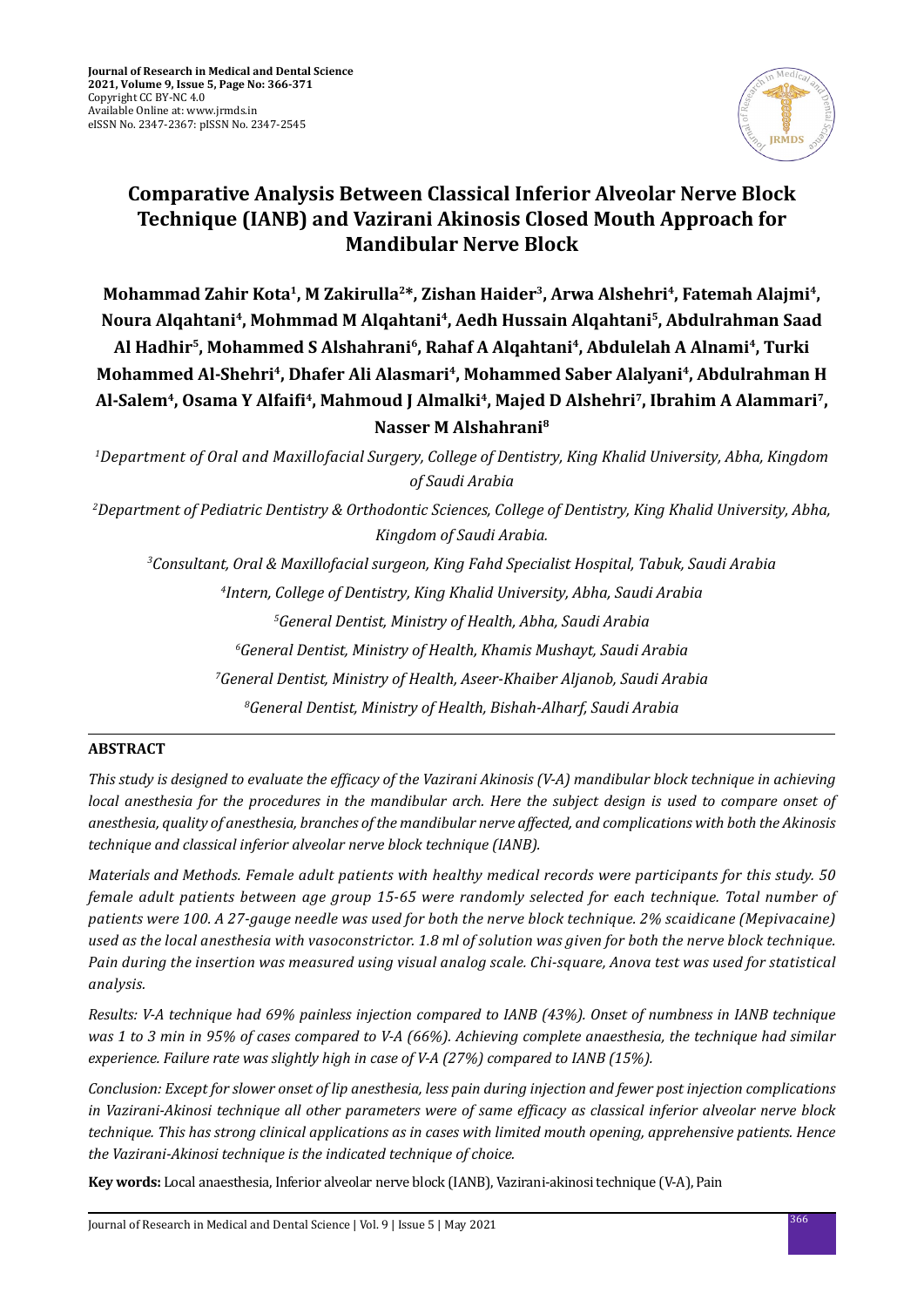**HOW TO CITE THIS ARTICLE**: Mohammad Zahir Kota, M Zakirulla, Zishan Haider, Arwa Alshehri, Fatemah Alajmi, Noura Alqahtani, Mohmmad M Alqahtani, Aedh Hussain Alqahtani, Abdulrahman Saad Al Hadhir, Mohammed S Alshahrani, Rahaf A Alqahtani, Abdulelah A Alnami, Turki Mohammed Al-Shehri, Dhafer Ali Alasmari, Mohammed Saber Alalyani, Abdulrahman H Al-Salem, Osama Y Alfaifi, Mahmoud J Almalki, Majed D Alshehri, Ibrahim A Alammari, Nasser M Alshahrani, Comparative Analysis Between Classical Inferior Alveolar Nerve Block Technique (IANB) and Vazirani Akinosis Closed Mouth Approach for Mandibular Nerve Block, J Res Med Dent Sci, 2021, 9 (5):366-371.

**Corresponding author**: M Zakirulla

**e-mail**: drzak786@gmail.com

**Received: 10/05/2021**

**Accepted: 26/05/2021**

#### **INTRODUCTION**

Painless surgical methods should not only the purpose of a surgeon, but it may be the requirement of patients most often. Therefore, attaining maximum anaesthesia within minimal time sufficient reason for the lowest discomfort should be the goal of a surgeon. A similar is the case in the case of the dental surgeon. Local anesthesia is essential for the management of pain while executing any treatment in the mandibular arch. There are numerous procedures of nerve block techniques; the majority of a commonly used one is traditional inferior alveolar nerve block (IANB). This classical method is related with few downsides like high failure rate (around 15%) with most experienced operator also. Operator (choice of local anesthesia) patient (anatomical, physiological, and psychological) factors are the primary known reasons for success or failure of nerve prevent [1]. Hence, we are assessing this technique with another nerve block technique called Vazirani Akinosis closedmouth mandibular nerve technique since it is a straightforward technique to become mastered by the young operator. This study is made to assess the efficacy of the Akinosis mandibular block technique in attaining nearby anesthesia for the methods in the mandibular arch. Akinosi technique over conventional techniques is the ease by which the method may be perfected, the probability of attaining anesthesia of the three main technique much less threatening end up being cause the injection is carried out with the patient's oral cavity in a closed position [2]. Numerous studies have already been previously done to assess the efficacy of these three techniques. But different authors had different results concerning the effectiveness of every method. Here the subject design is used to compare the onset of anesthesia, quality of anesthesia, branches of the mandibular nerve affected, and complications with both the Akinosis technique and classical inferior alveolar nerve block technique.

## **MATERIALS AND METHODS**

Female adult patients with healthy medical records were participants for this study. 50 female adult patients between age group 15-65 were randomly selected for each technique. Total number of patients is 100. Patients visiting at least twice for any dental procedures (operative, endodontic, or surgical) on same side of the mandibular arch was considered for this study. A 27-gauge needle was used for both the nerve block technique. 2% scaidicane (Mepivacaine) used as the local anesthesia with vasoconstrictor. 1.8 ml of solution was given for both the nerve block technique. All patients were in good health conditions and were not taking any medications that would affect the perception of pain. The degree of mouth opening was normal. Pain during the insertion was measured using visual analog scale, time of onset of lip anesthesia will be noted at the first onset of tingling at the lip preferably after 5 min after the anesthesia, complete anesthesia will be evaluated between 5 to 10 min after local anesthesia by subjective and objective methods (using electric pulp tester) at premolar region. Pain during objective analysis of nerve block was considered as failure after 10 minutes of anesthesia. The need for second block or supplemental injection technique was mentioned. Any complication occurred was noted. Two injection techniques for incidence of lip numbness, soft tissue anesthesia incidence, incidence of pulpal anesthesia, and anesthetic success were analyzed and compared by using SPSS ver.15. Chi-square, Anova test was used for statistical analysis. The mean onset time of pulpal anesthesia, lip numbness and soft tissue anesthesia were analyzed by Log rank. Comparisons were considered significant at  $P \le 0.05$ .

# **RESULTS**

**Results are explained in detail in the form of figures (Figures 1 to Figure 8).**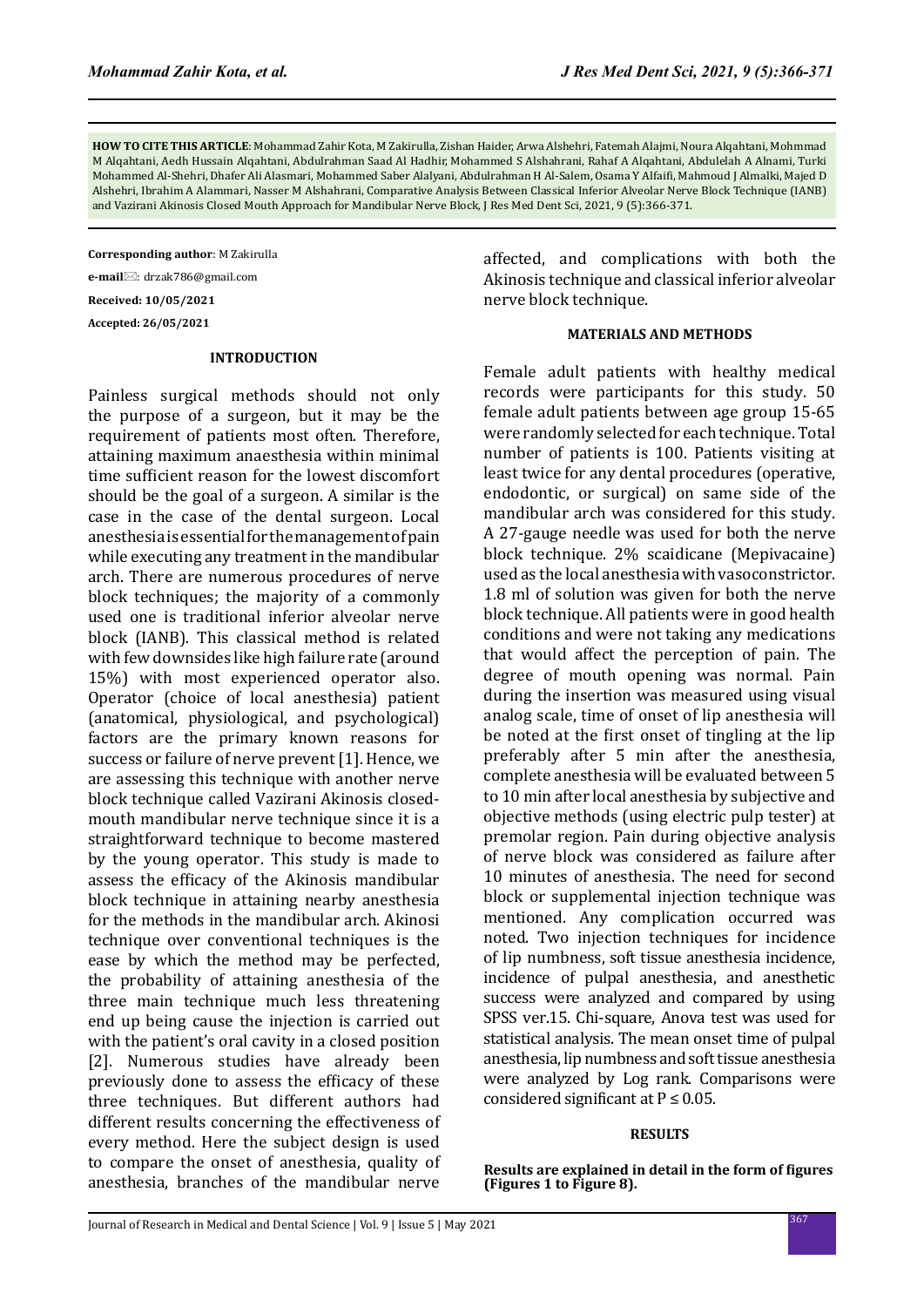

**Figure 1: Post injection complications with both the techniques.**



**Figure 2: Duration for achieving complete anesthesia with both the technique with respect to sides.**



**Figure 3: Anesthesia success rate for both the technique with respect to sides.**



**Figure 4: Onset of numbness with both the technique with respect to sides.**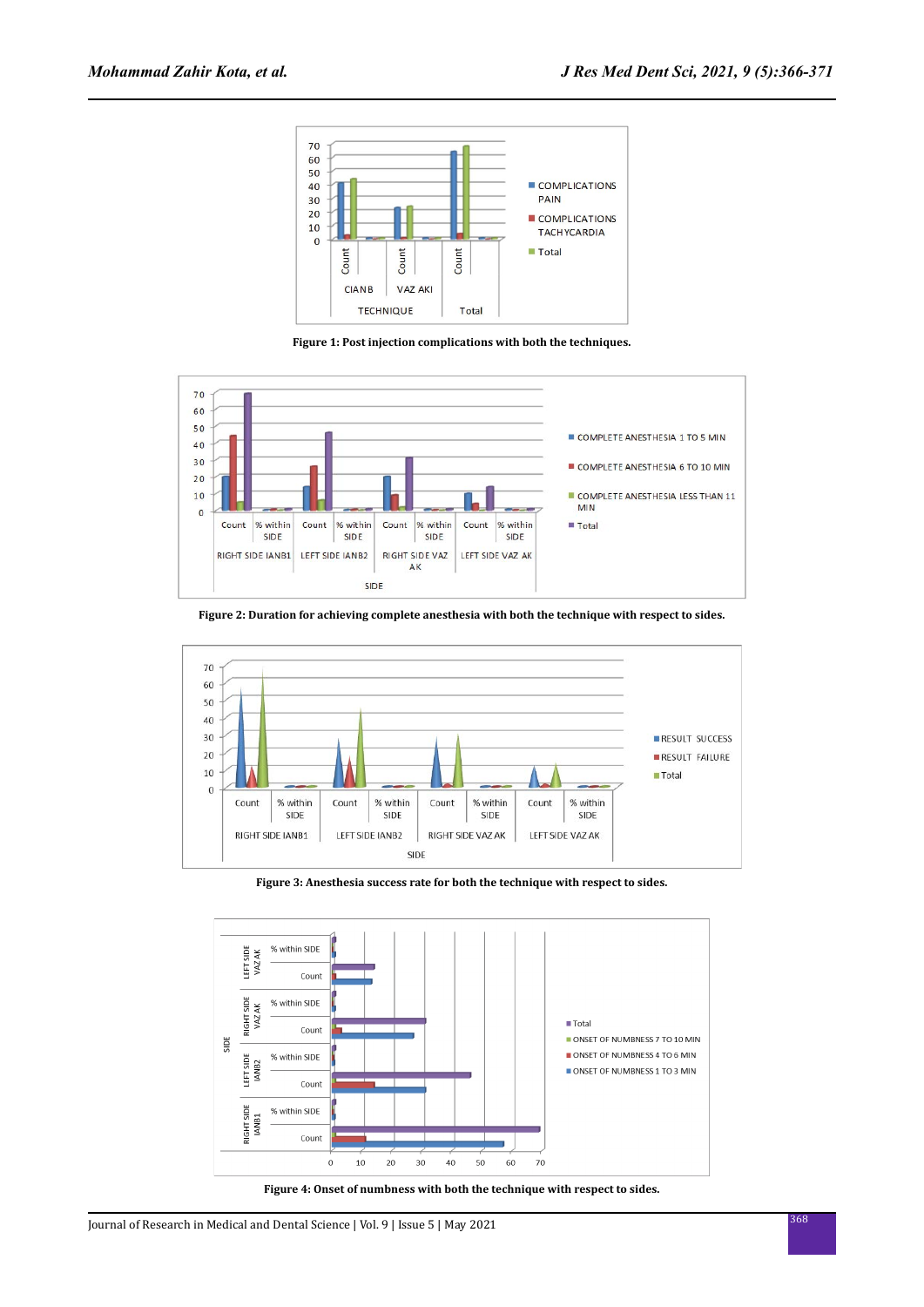

**Figure 5: Pain on injection with both the technique.**







**Figure 7: Duration for achieving complete anesthesia with both the technique.**



**Figure 8: Anesthesia success rate for both the technique.**

#### **DISCUSSION**

Dentists usually utilize the inferior alveolar nerve block (IANB). Although that is an effective and safe method to anesthesia mandible, it has some drawbacks; for example, the higher incidence of positive aspiration is in IANB compared to the V-A technique Gow-Gates technique due to easy access of injection site to the neurovascular bundle. Also, the opportunity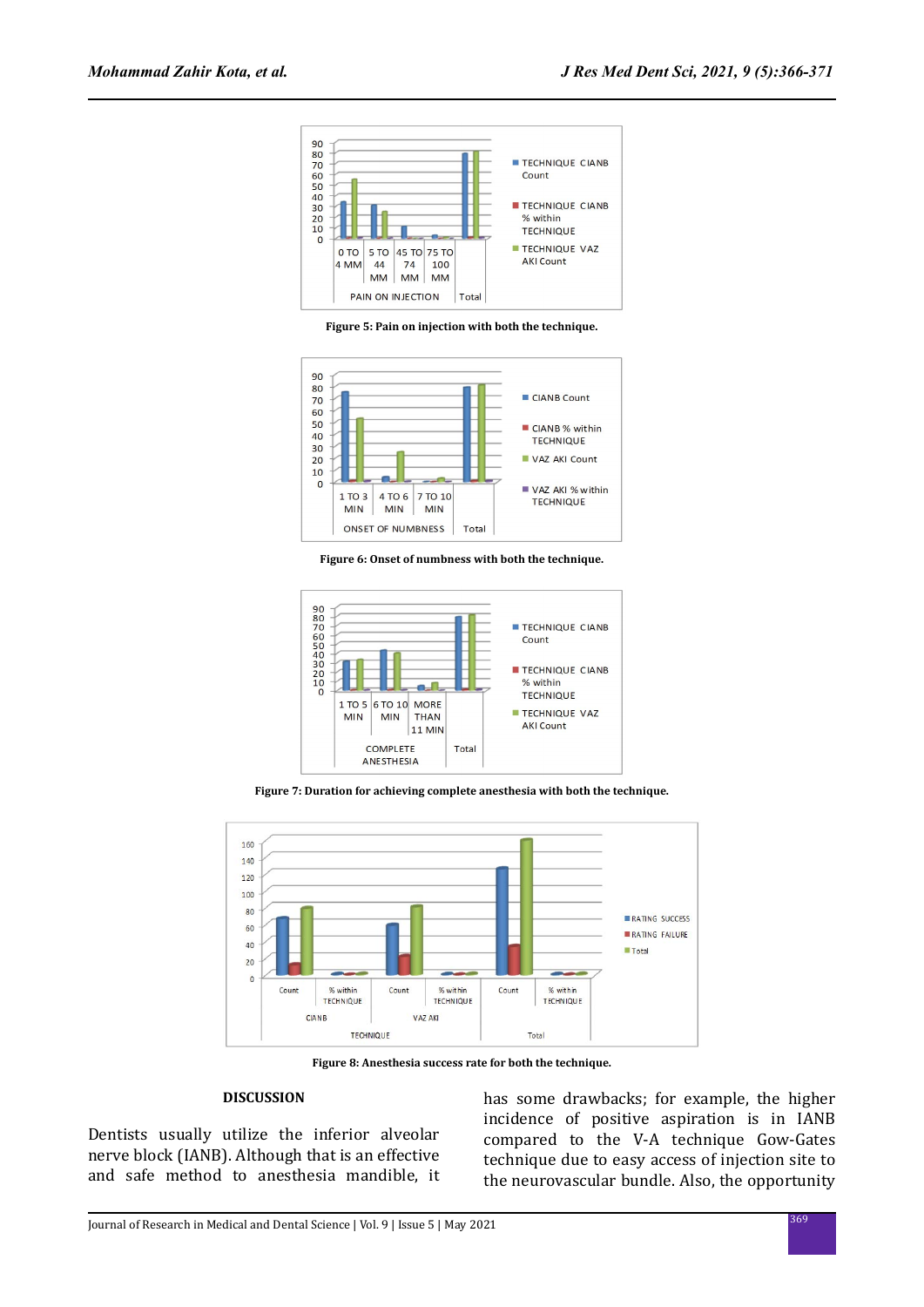of disappointment of IANB is because of two variability of mandibular anatomy. However, the Vazirani-Akinosi technique tends to be more effective than the IANB in accordance with some studies [3]. Subjects in the Direct Conventional group encounter significantly more pain during injection than the subjects in the Vazirani-Akthroughoutosi group. This is often attributed to the 26-gauge needle used for the Vazirani-Akinosi technique, which has smaller dimensions used than the 24-gauge needle used for the Direct Conventional approach. Another factor adding to less pain experienced by subjects through the Vazirani-Akinosi technique was the divergence of medial pterygoid muscle from ramus to lateral pterygoid process providing increased width of pterygomandibular space superiorly (Gow-Gates et al. [4], Barker et al. [5]), hence, reducing the chances of the needle to penetrate the medial pterygoid muscle. Various complications like post-injection pain and trismus were reported only in the Direct Conventional technique [6]. This reduced incidence in Vazirani-Akinosi technique [7]. This is because in the latter method, the mouth of the patient is closed, and the feeling of injection into the throat is not present (Akinosi) [8] thus, decreasing the level of anxiety and apprehension. 7th nerve palsy was reported in Vazirani-Akinosi method [7] only. Possibly, the 7th nerve palsy occurred due to overinsertion of the needle and deposition of anesthetic solution deep into the parotid gland (Bennet) [9].

Some studies have shown a higher success rate of Gow gates and Vazirani-Akinosi [4,7], But our research result was comparable to studies done by Todorovic et al. [10] and Hung et al. [11] Also form current study we are able to say that post-operative complication like hematoma and trismus or swelling is less in V-A technique in comparison to IANB. However, thus, it can be done that, the significance of aspiration prior to injecting is well known. Thus, positive aspiration was more frequently noticed in Conventional and in Gow-Gate's techniques that are backed by Todorovic et al (1986) [10], who documented 22% of good aspiration in the conventional technique. The lower occurrence of positive aspiration (1.9%) in Gow-Gates has been described by Stanley Malamed (1981) [3]. This may be due to the lack of a sizeable blood vessel in the lateral aspect of the condylar neck and in the mid-portion of pterygomandibular space, as stated by Todorovic et al. and Paul et al. [10,12]. In our research, we may have inserted the needle in inappropriate angulation/direction, which could be in relation to the pterygoid plexus of veins, leading to increased positive aspiration in Gow-Gates's strategy.

# **CONCLUSION**

Except for slower onset of lip anesthesia, less pain during injection and fewer post injection complications in Vazirani-Akinosi technique all other parameters were of same efficacy as classical inferior alveolar nerve block technique. This has strong clinical applications as in cases with limited mouth opening, apprehensive patients. Hence the Vazirani-Akinosi technique is the indicated technique of choice.

# **FINANCIAL SUPPORT AND SPONSORSHIP**

Nil.

### **CONFLICTS OF INTEREST**

There are no conflicts of interest.

#### **REFERENCES**

- 1. Mortne Z Gonzole Z JM, Bento PB, et al. A comparative study of direct mandibular nerve block and the Akniosis technique. Med Oral 2003; 8:143-149.
- 2. Bennett CR. Monheim's local anesthesia and pain control in dental practice. St. Louis, CV Mosby, 1984; 109 111.
- 3. Malamed SF. The gow-gates mandibular nerve block evaluation of 4275 cases. Oral Surg Oral Med Oral Pathol 1981; 51:463-467.
- 4. Gow-Gates GA. Mandibular conduction anesthesia: A new technique using extraoral landmarks. Oral Surg 1973; 321-328.
- 5. Barker BCW, Davis PL. The applied anatomy of pterygomandibular space. Br J Oral Surg 1972; 10:43-55.
- 6. Malamed SF. Handbook of local anaesthesia.  $5<sup>th</sup>$  Edn. 2008; 228-246.
- 7. Vazirani JS. Closed mouth mandibular nerve block: a new technique. Dent Digest 1960; 10-13.
- 8. Akinosi JO. A new approach to the mandibular nerve block. Br J Oral Surg 1977; 15:83.
- 9. Bennet CR. Monheim's local anaesthesia and pain control in dental practice. CBS Publishers and Distributors 7th Edn 1990; 99-114.
- 10. Todorovic L, Stajcic Z, Petrovic V. Mandibular versus inferior dental anaesthesia. Clinical assessment of three different techniques. Int J oral Maxillofac Surg 1986; 15:733-738.